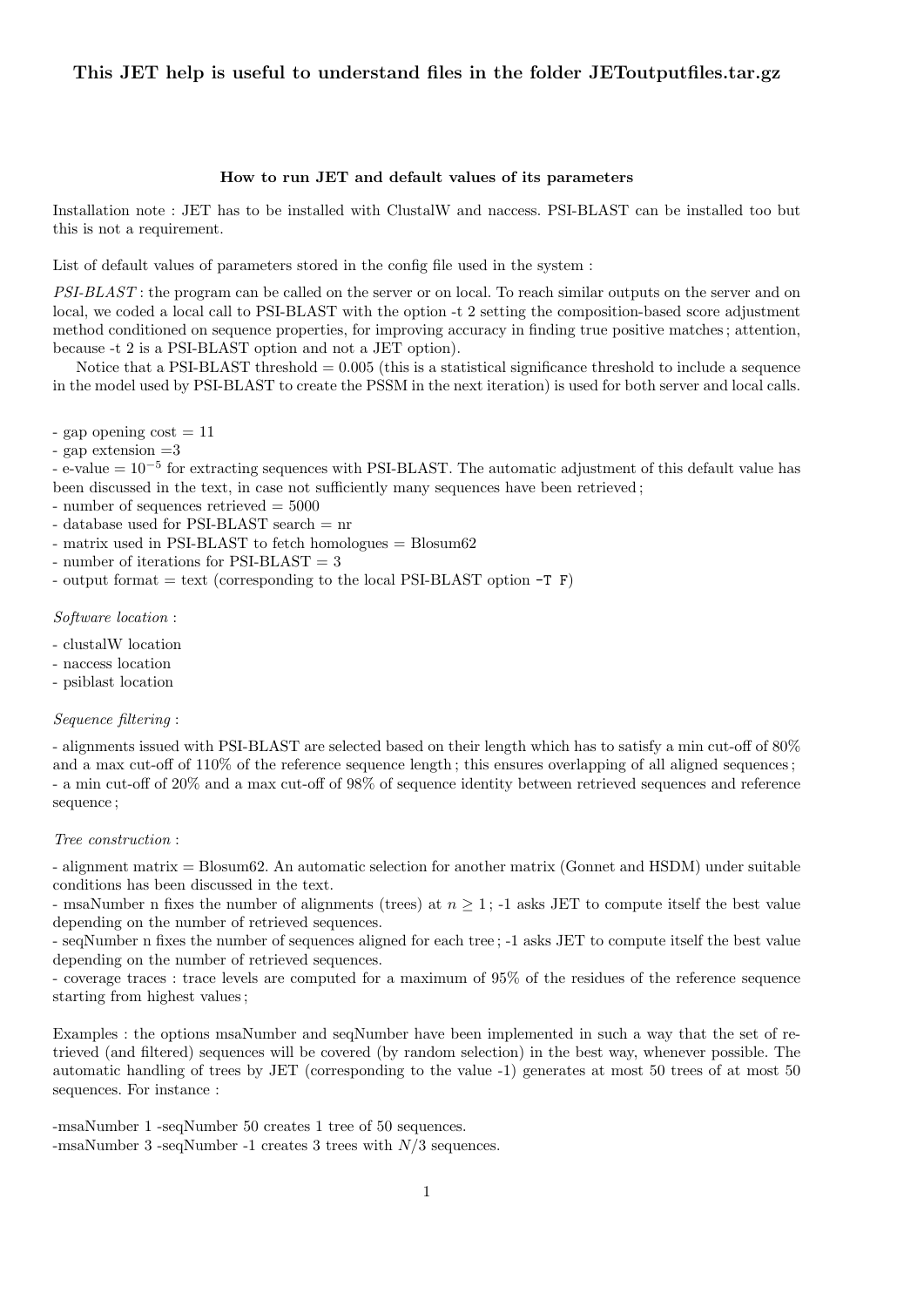-msaNumber -1 -seqNumber 50 creates N/50 trees (with a minimum number of 2 trees). -msaNumber 1 -seqNumber -1 creates 1 tree with all retrieved (and filtered) sequences. -msaNumber 1 -seqNumber -1 creates 1 tree with all retrieved (and filter-<br>-msaNumber -1 -seqNumber -1 creates  $\sqrt{N}$  alignments of  $\sqrt{N}$  sequences.

# Clustering :

- radius of probe used for accessible surface detection  $= 1.4\text{\AA}$ ;

- minimum percentage of accessible surface for a residue to be considered accessible  $= 5\%$ ;

- minimum accessible surface for an atom to be considered accessible  $= 1\AA^2$ ;

- maximum distance between residues to aggregate them in clusters  $= 5\text{\AA}$ ;

- mean coverage of clusters (relative to protein surface), calculated by JET (-1) as a function of surface size using the curve in Figure 4, or provided by the user ;

### Calculation of protein interacting sites :

- percentage variation of accessible surface of a residue computed within a protein complex and a single protein has to be higher than  $10\%$  for the residue to belong to the interaction site;

- ligand set to yes (no) to take into account ligands in the PDB database for the evaluation of predicted interactions ;

- homologousPDB set to yes (no) to add interface residues of homologous structures for the evaluation of predicted interactions ;

# Command lines and options to exploit JET functioning modes

Command lines : java jet.JET [option]

# Mandatory :

-c config-file : file containing all values of parameters discussed above

-i input-file : input pdb file or directory with all input pdb files. These files must match to the pattern pdbCode chain.pdb

-o output-directory : directory where JET output files will be generated

-p type-of-program {AIJCR} : A to compute accessibility of residues and atoms, I to compute interface residues if the pdb input file is a complex, J to launch JET analysis, C to launch the clustering algorithm, and R to evaluate jet results according to real interface residues (I analysis needed)

## Optional :

-l log-file : file containing characteristics of the JET analysis for each protein (pdb code, length of the protein, number of retrieved sequences in identity classes)

-b blast-file : PSI-BLAST input file or directory containing PSI-BLAST input files used by a large scale JET analysis. These files must match to the pattern pdbCode chain.psiblast

-w pdb code : pdb code of a structural complex or of a protein that the user wants to analyze. The pdb file corresponding to the pdb code is retrieved on the pdb database site found in the config file

-f fasta-file : fasta input file or directory fasta input files used by the JET analysis. These files must match to the pattern pdbCode chain.fasta

-m merging-option {T|F} : if "T", several input pdb files with same pdb code are merged in one pdb file. If "F", no merging is done. This option merges pdb files (containing different chains of a complex) and allows calculation of real interfaces ; an example of accepted pdb file names : 1apm A.pdb et 1apm B.pdb

-s coverage-threshold ]0.0, 0.5[ : mean coverage of clusters computed by JET

-n nb  $(1,50)$ : if  $nb > 1$ , iJET runs with nb iterations. For  $nb = 1$ , basic JET is run

-t threshold  $(1,50)$ : in iterative mode (see option -n) residues which appear a number of times  $\geq$  threshold are selected

-a type-of-analysis {1|2} : 1 for JET analysis based on conservation properties (trace), 2 for JET analysis based on conservation (trace) and physical-chemical properties (pc)

-h : online help

-d accessType {chain|complex} : accessibility computed on a chain (chain) or on a complex (complex) ; in this latter case certain residues in the complex will be inaccessible because belonging to the complex interface ;